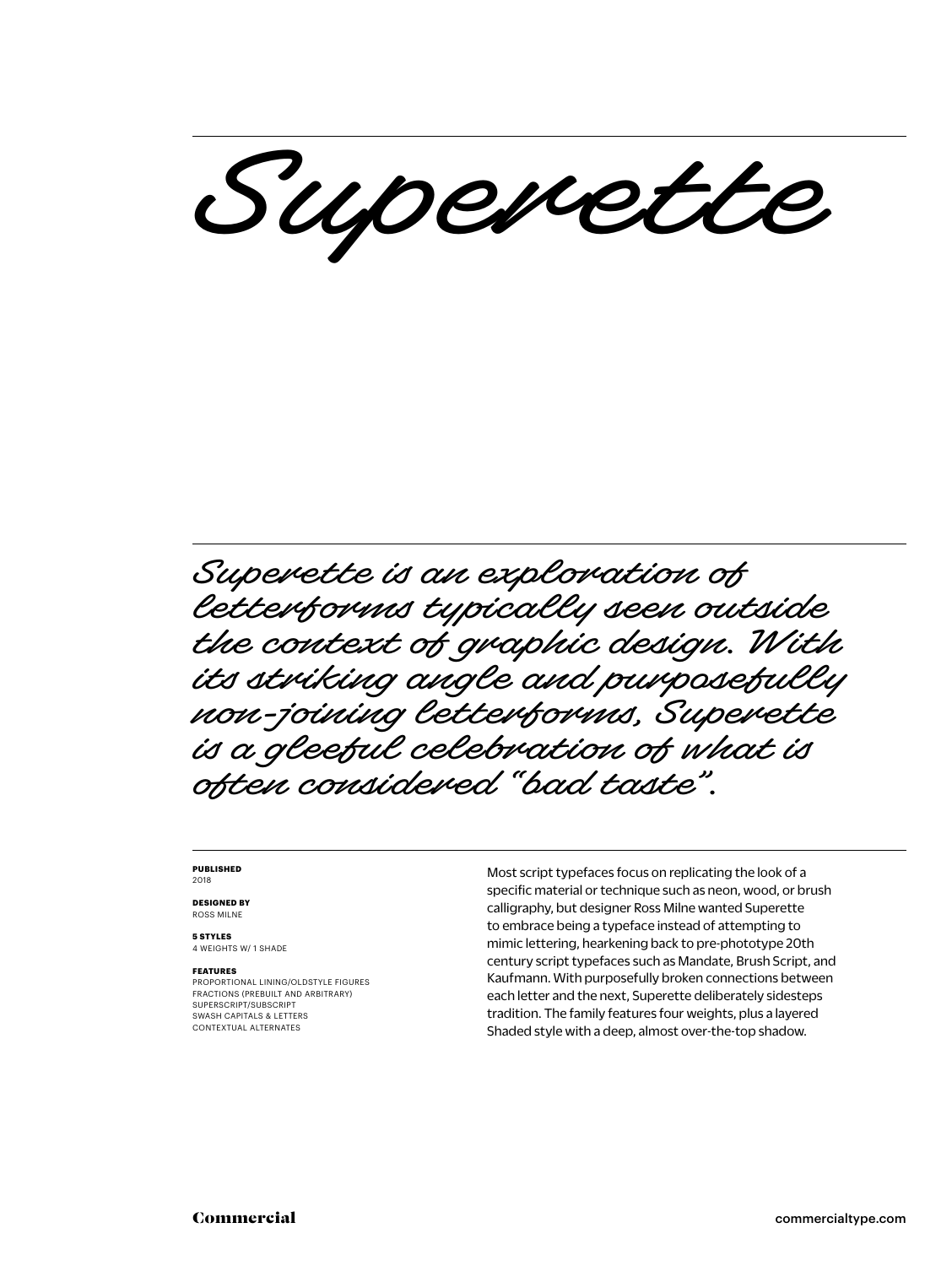Superette Light Superette Medium **Superette Semibold Superette Bold** Superette Shaded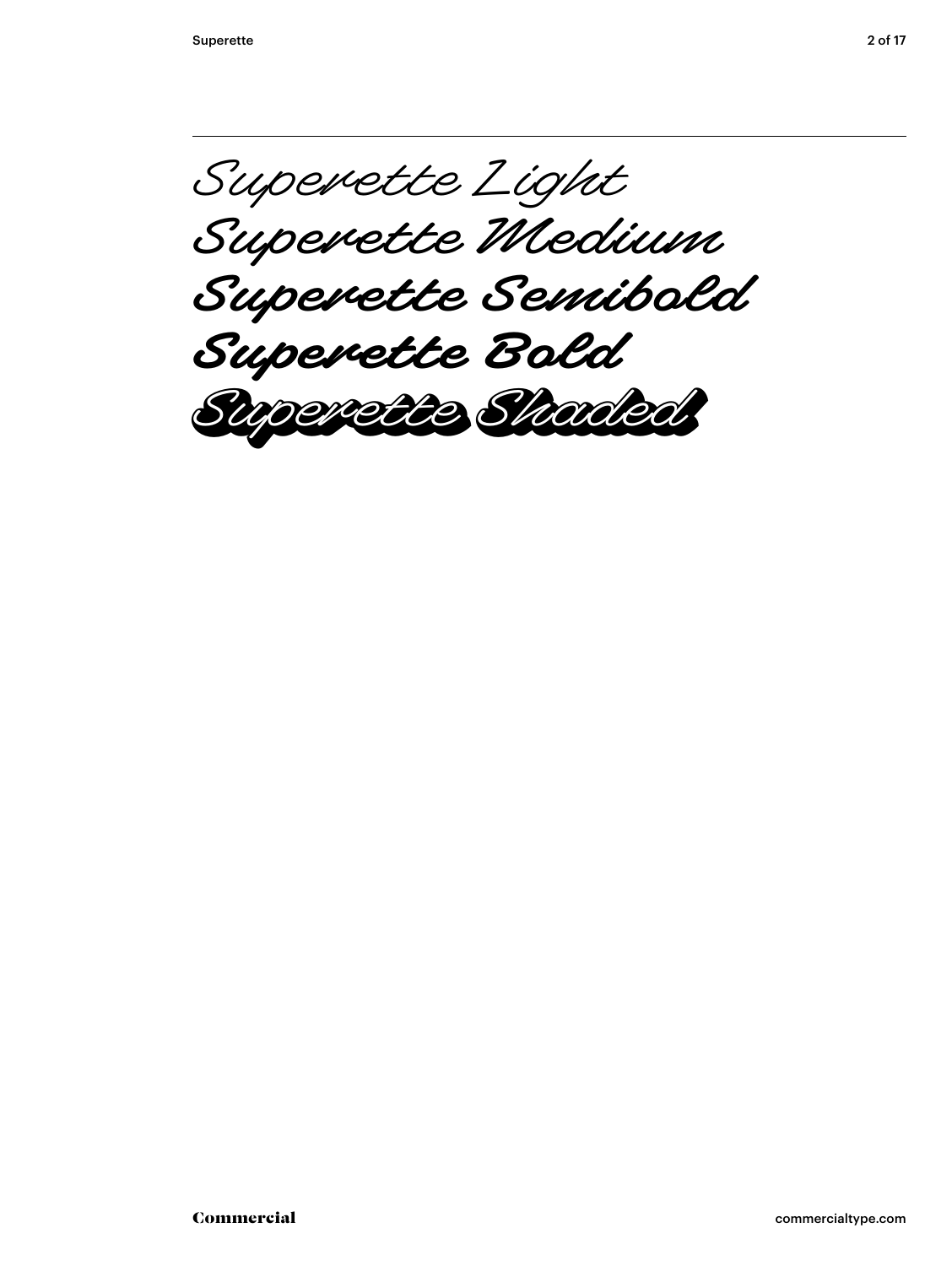Minted



Critique SUPERETTE LIGHT, 90 PT

Ændret RDEČA ounges SUPERETTE MEDIUM, 90 PT [ALTERNATE A]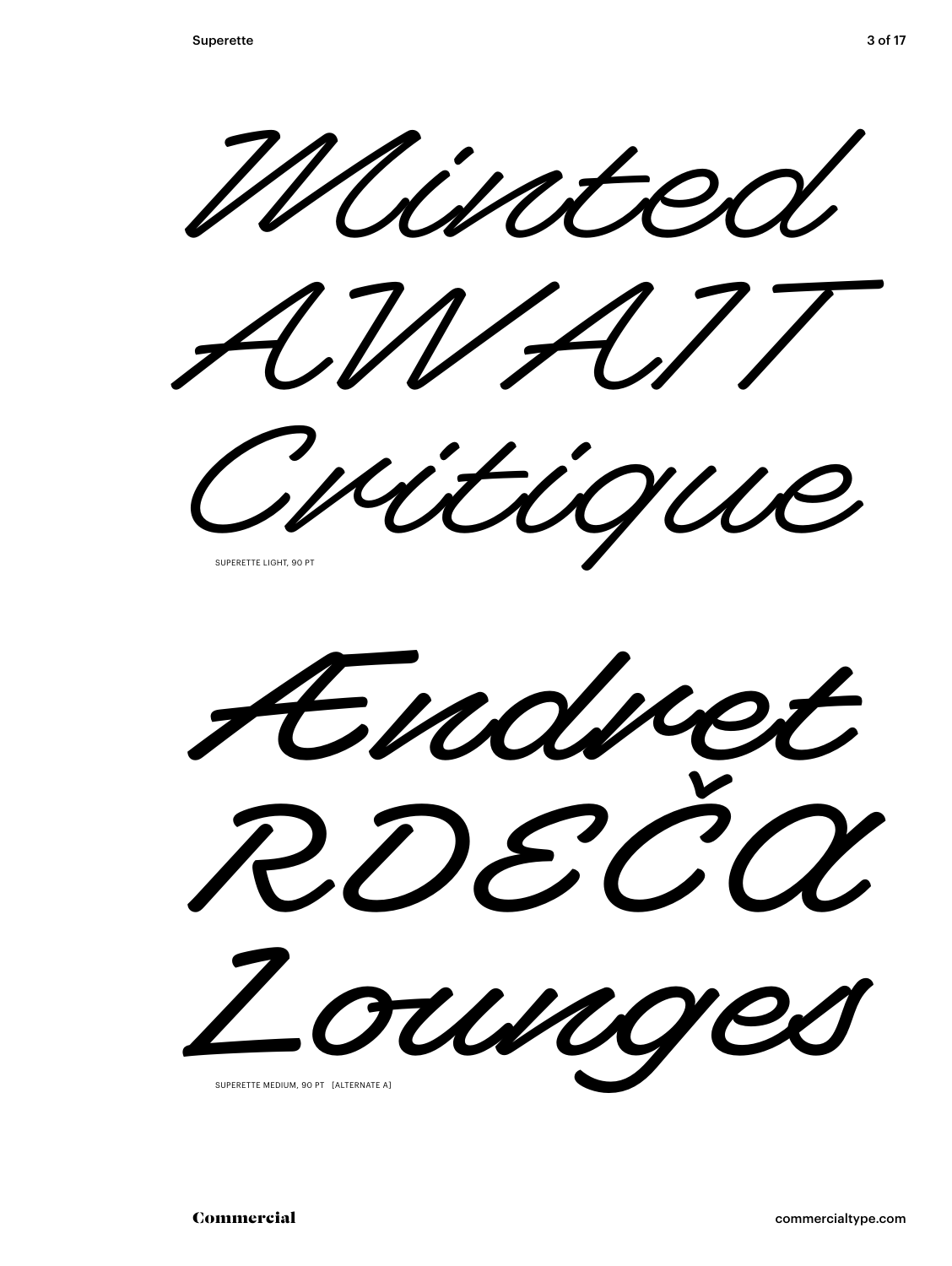**Reflect SPAIN Törzsét**

SUPERETTE SEMIBOLD, 90 PT [SWASH R T t]

**Música OUEST Ließen**

SUPERETTE BOLD, 90 PT [SWASH n]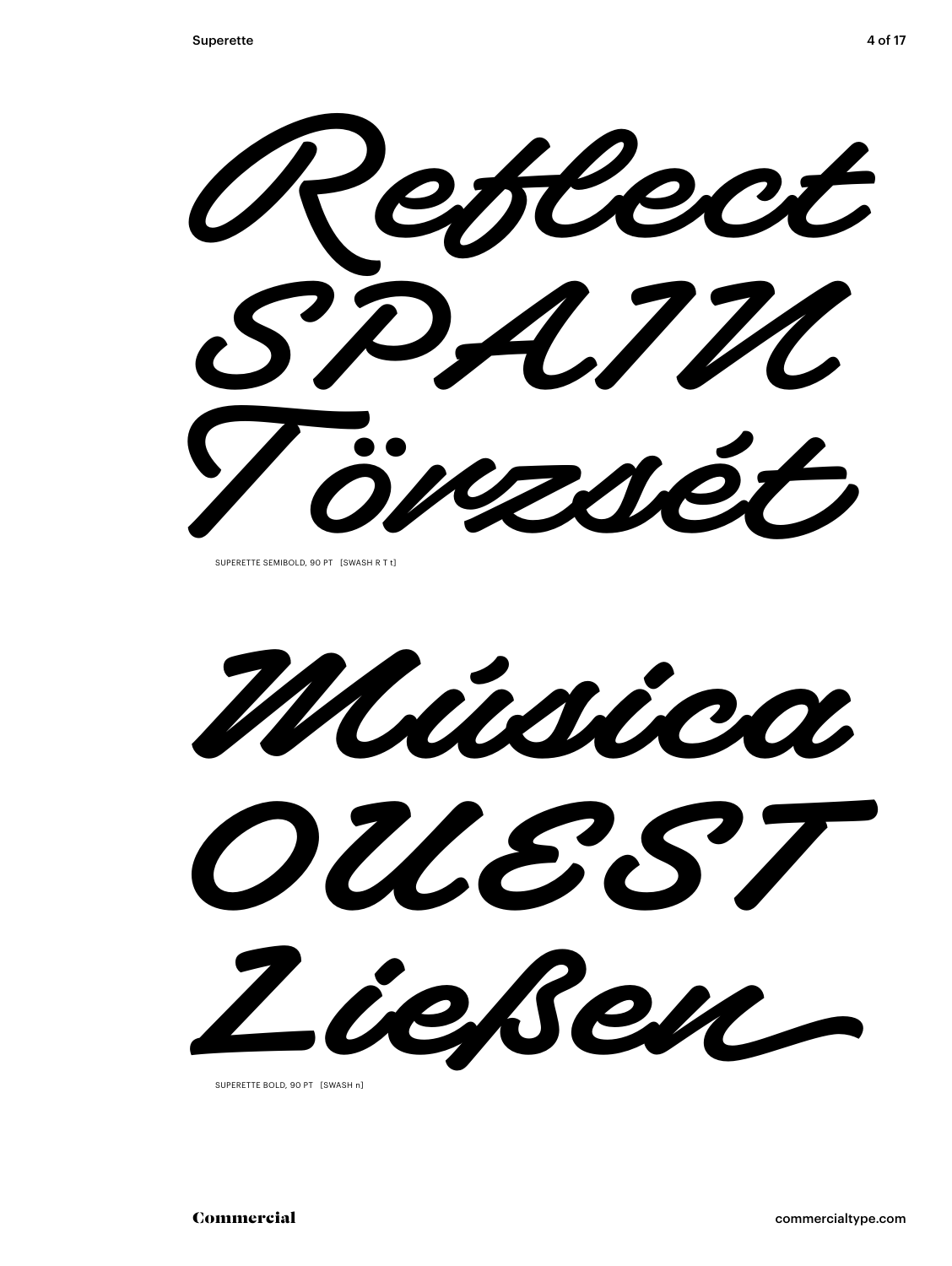

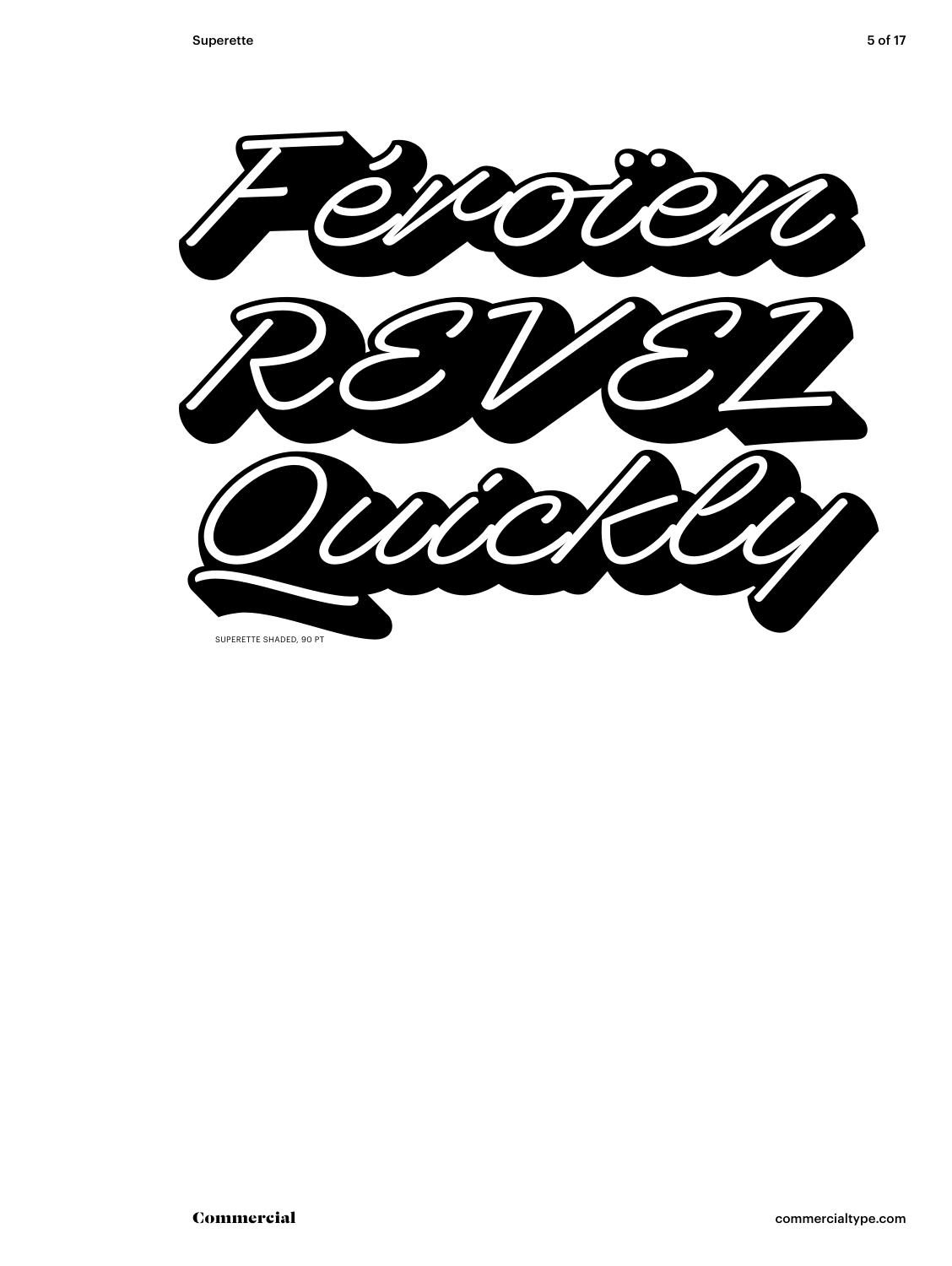

Tyskland

SUPERETTE THIN, 70 PT [SWASH M d o]



SUPERETTE MEDIUM, 70 PT [ALTERNATE A, SWASH F]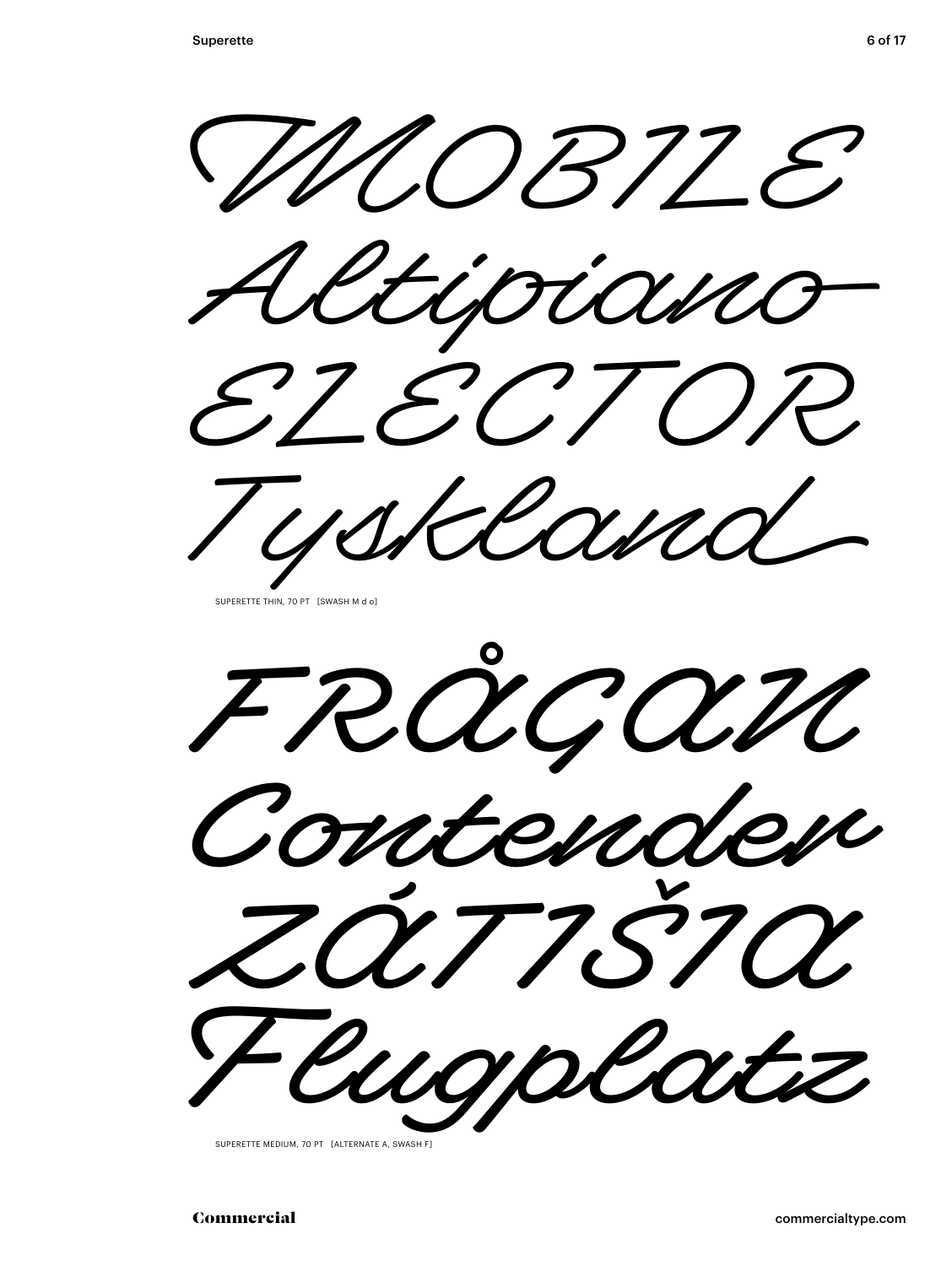GÖZGE217 Empowers READER Aguitania

SUPERETTE SEMIBOLD, 70 PT [SWASH R]

SDECTAI Aimborne BEZOEK Silvestre,

SUPERETTE BOLD, 70 PT [TITLING ALTERNATE A S, SWASH e]

Commercial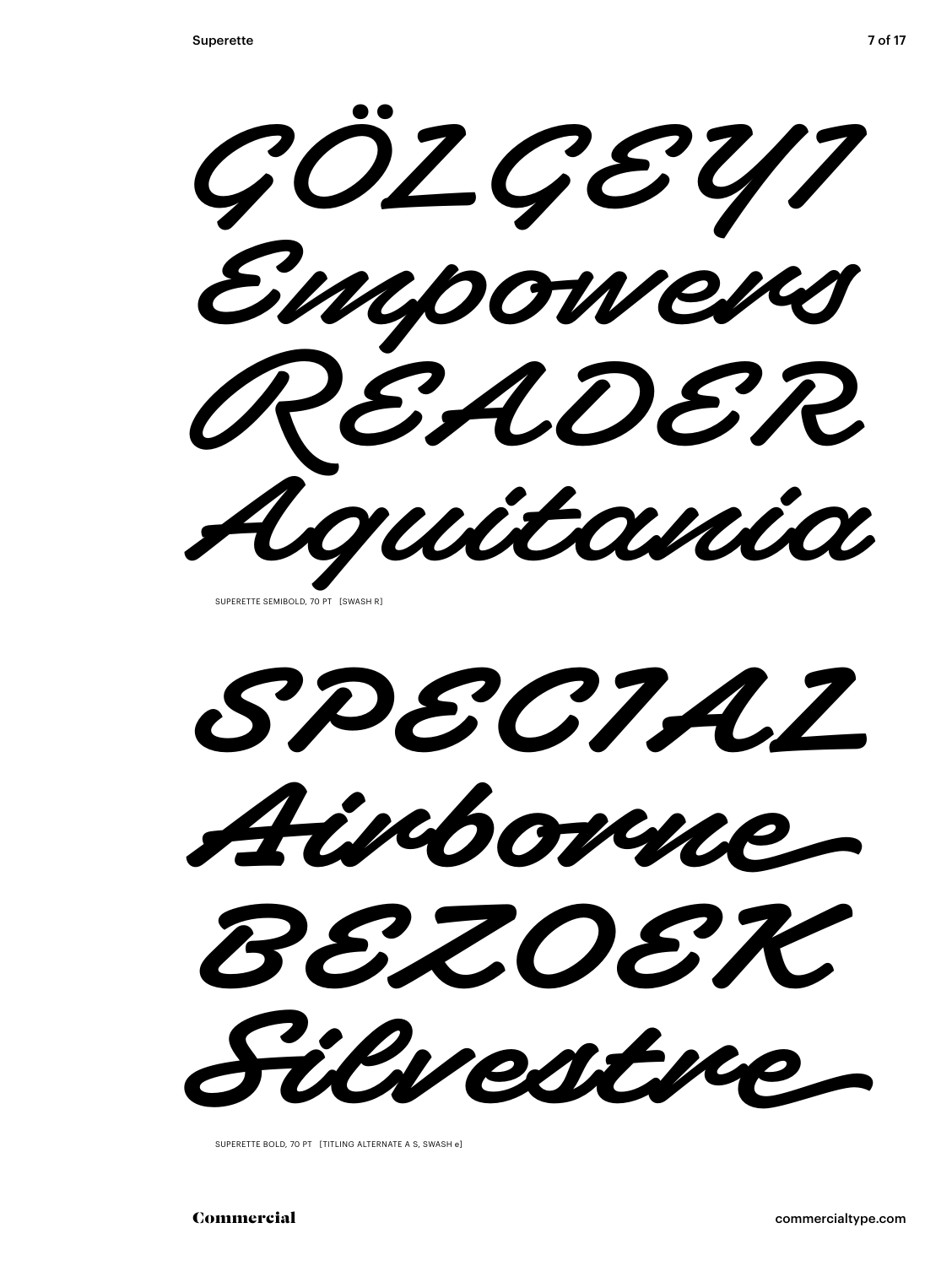

SUPERETTE SHADED, 70 PT [SWASH A d r]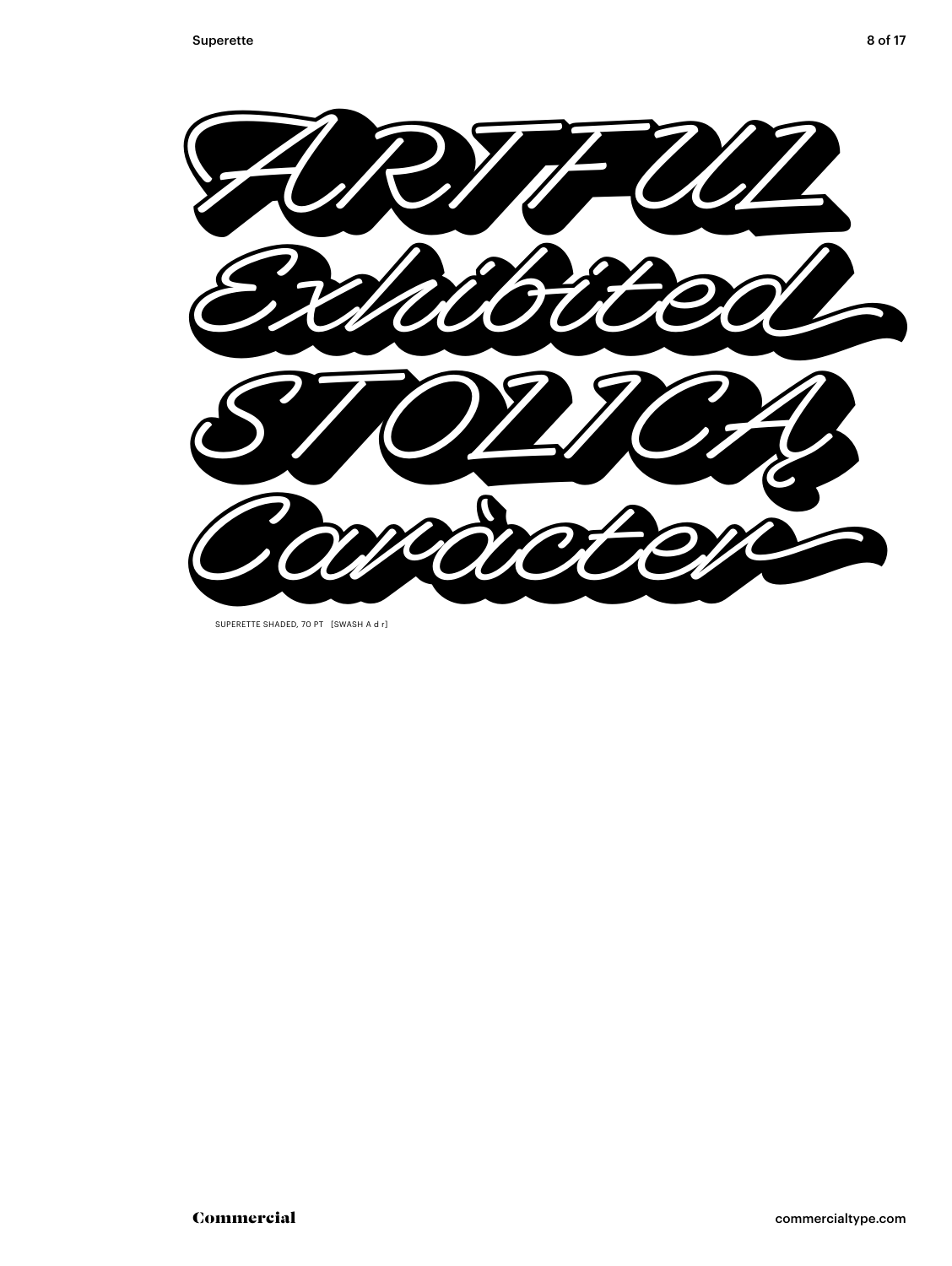BAFTAR TA' FUO Implicit language 45% OFF TODAY



921 THUODHERS Verre & Tenacity AUKEKULELIA. First campaignen

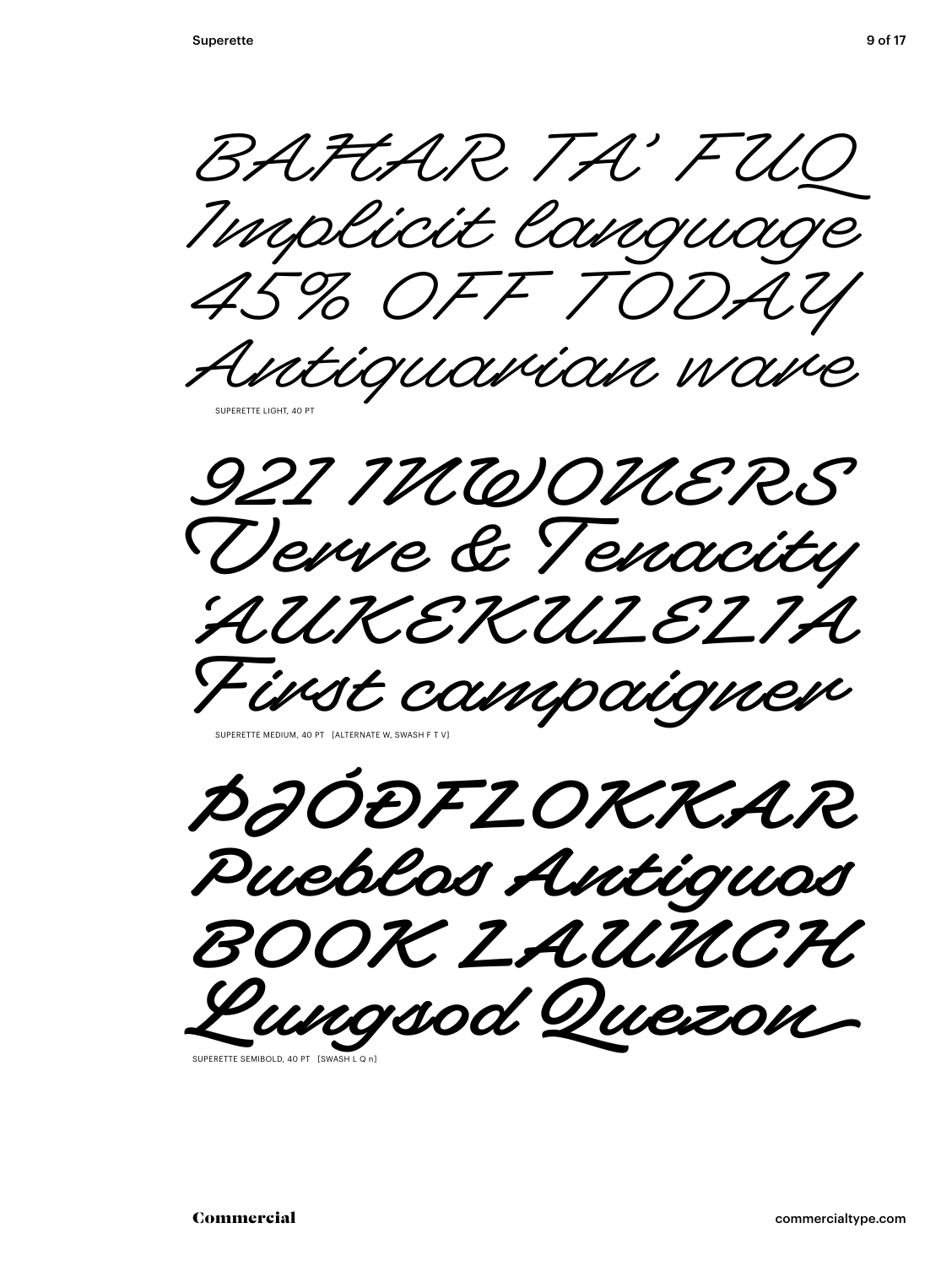**KUTUB UTARA Eastern Sealion STREET STYLE Väitti tiettävästi** 

SUPERETTE BOLD, 40 PT [ALTERNATE V, SWASH E S n]



SUPERETTE SHADED, 40 PT [SWASH L N P S g y, ALTERNATE &]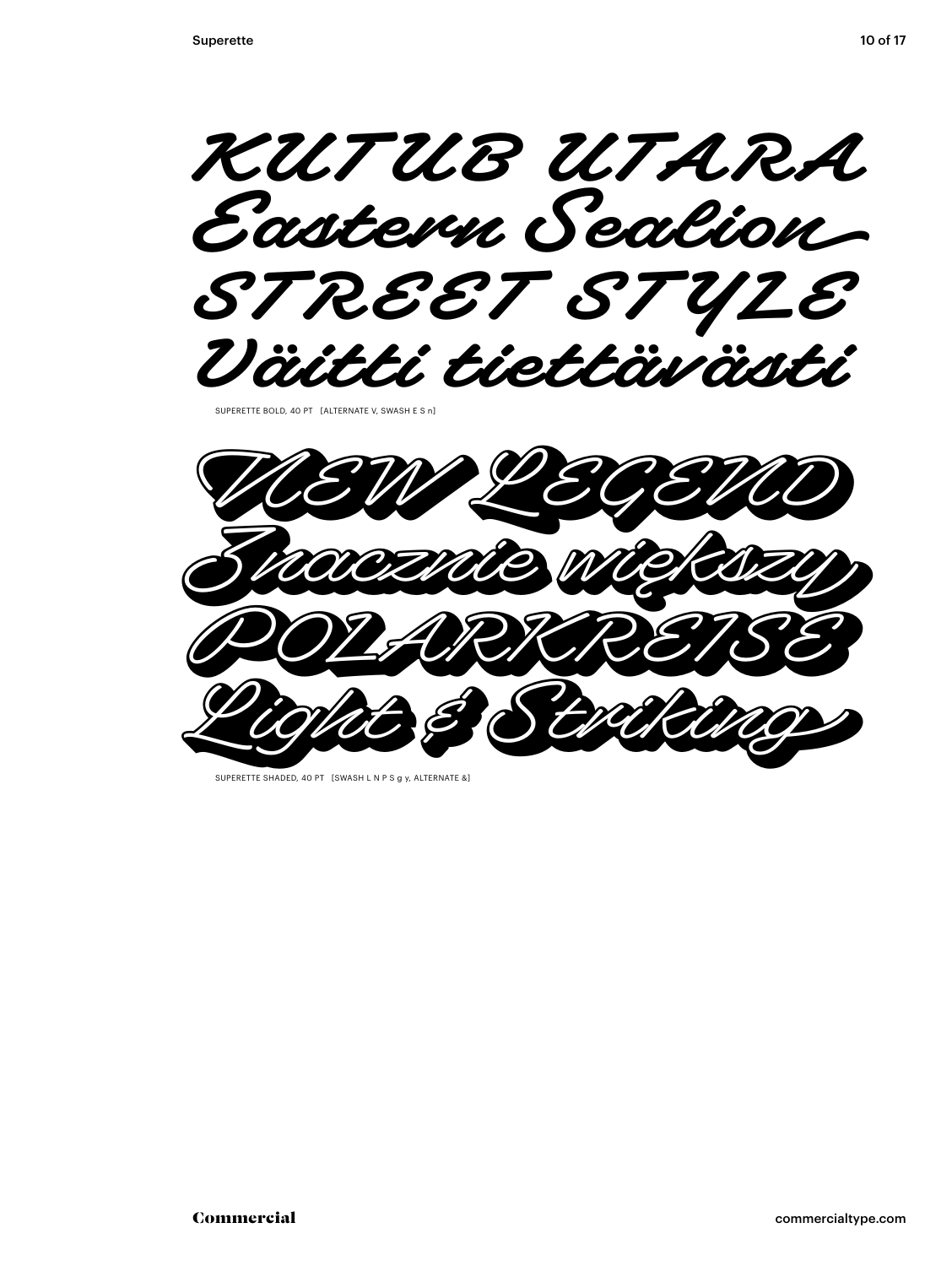CREACIÓNES ARTÍSTICAS Swisong matimatiko at pisiko 15 BARYSHNIKOV SHOWS Represent a shocking critique

SUPERETTE LIGHT, 24 PT [ALTERNATE A V W, SWASH R S e o]

PĒC TAM ARĪ OTRAI ACIJ Years spent producing novelas ADVANCED TECHNOLOGY Biblioteche aperte al pubblico SUPERETTE MEDIUM, 24 PT

**SLICK & NOVEL ARTICLE Gebäude nahezu aller Größen FÆRRE DISTRAKSJONER The vast crowd of researchers** SUPERETTE SEMIBOLD, 24 PT



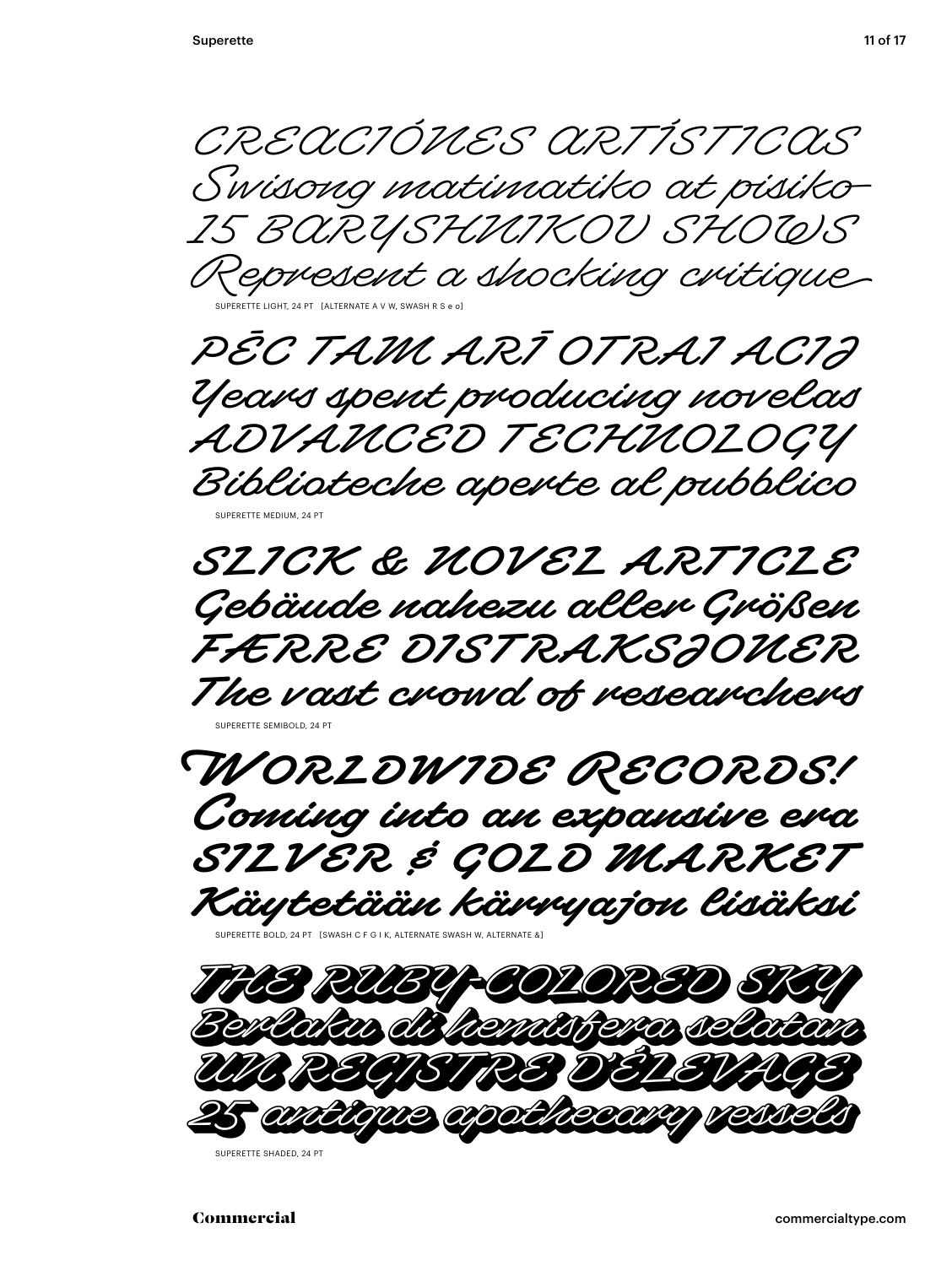Established

SUPERETTE THIN 60 PT

Révélateurs

SUPERETTE LIGHT, 60 PT

**Soundtrack**

SUPERETTE REGULAR, 60 PT



SUPERETTE MEDIUM, 60 PT



SUPERETTE BOLD, 60 PT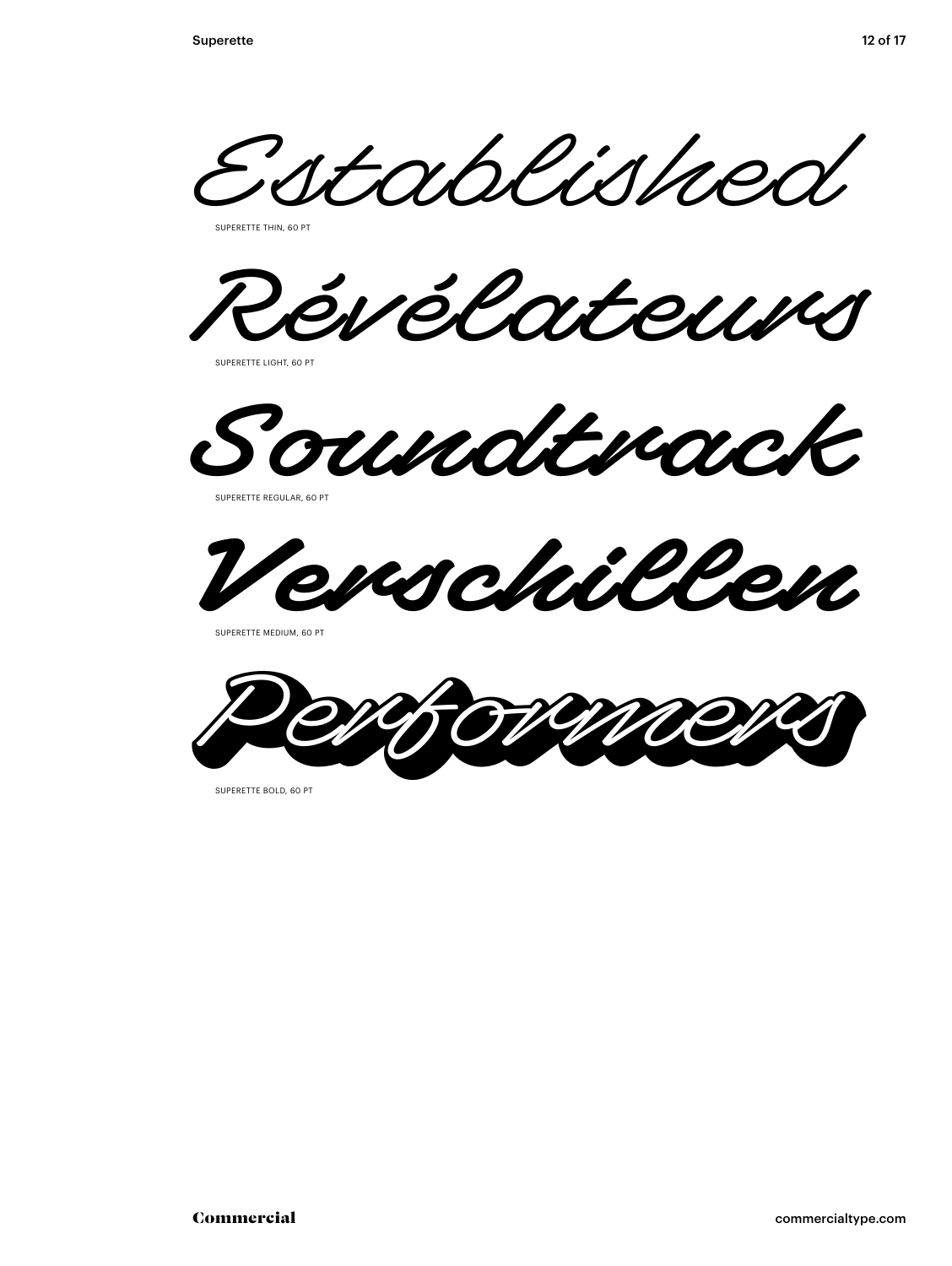| <b>UPPERCASE</b>                             | ABCDEFGHIJKLMU                                                          |
|----------------------------------------------|-------------------------------------------------------------------------|
|                                              | OPORSTUV W XYZ                                                          |
| LOWERCASE                                    | abcdefqhijklmn                                                          |
|                                              | opgrstuvwxyz                                                            |
| STANDARD PUNCTUATION                         | j!/;?.,:;---0[]{}/ \&@                                                  |
|                                              |                                                                         |
| ALL CAP PUNCTUATION                          |                                                                         |
| LIGATURES                                    | bb bi bj bl bt bbj bbt ob obb                                           |
|                                              | oft mf mff mj ms mt mx mz tt                                            |
| PROPORTIONAL OLDSTYLE<br>default figures     | <i>\$£€¥1234567890</i>                                                  |
|                                              | $6\%$ %0 $^{0}a$ # $^{0}<$ +=-X÷>                                       |
| PROPORTIONAL LINING                          | <i>1234567890</i>                                                       |
| PREBUILT FRACTIONS                           | 1/3 1/3 1/3 1/4 3/4 1/8 3/8 5/8 1/8                                     |
| <b>NUMERATORS &amp;</b><br>DENOMINATORS      | 74.1234567890/1234567890                                                |
| <b>SUPERSCRIPT &amp;</b><br><b>SUBSCRIPT</b> | 71,1234567890 71,1234567890                                             |
| SWASH                                        | RBCDEFGHIGK                                                             |
|                                              | L M V O P Q R S T U                                                     |
|                                              | VWXY3                                                                   |
| TITLING ALTERNATES                           | ABDJS                                                                   |
| STYLISTIC ALTERNATES                         | $\alpha$ $v$ $\nabla$ $\omega$ $\nabla$ $\alpha$ $\phi$ $c$ $d$ $e$ $t$ |
|                                              | ghijkemnopgn                                                            |
|                                              | $1 - t u - v w x y z e$                                                 |
|                                              |                                                                         |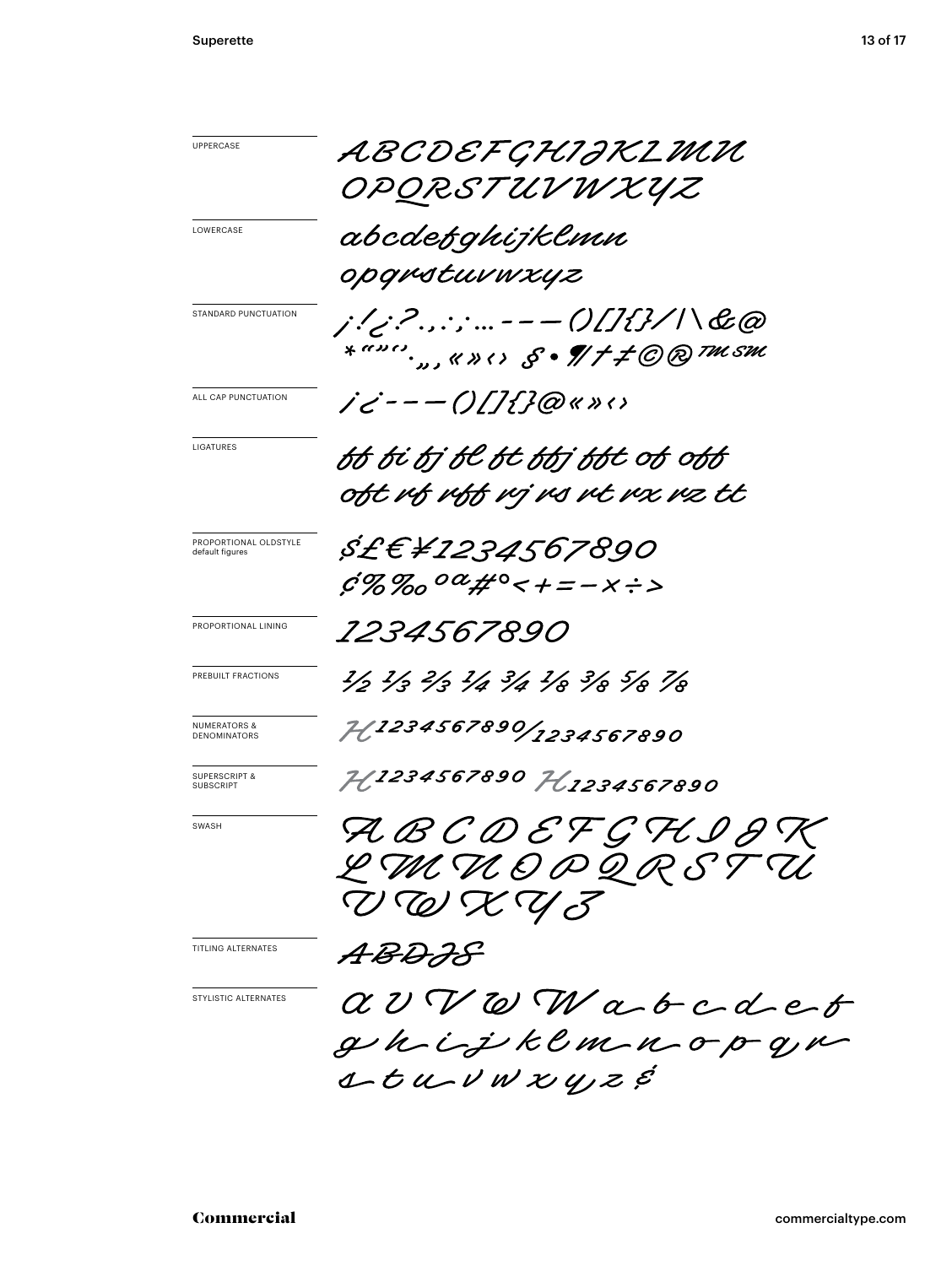| ACCENTED UPPERCASE               | ÁÂÀĂĂÃÃĀAAÆÉÇČČČČŎ                        |
|----------------------------------|-------------------------------------------|
|                                  | ĐÉÊÈËĚĖĒEËĞĞÇÇĦĤIJĨĨĬ                     |
|                                  | <i>1ĪJĨĬ1ĴĶŁĹĽĻĿŨŬŪŪŅŊŎÔŎ</i>             |
|                                  | ÖÕŐŌØØQŒŔŘŖSSŠŚŞŜȘÞ                       |
|                                  | <i>ŤŢŦÚŨŨŪÜŰŰŰŪŲŮŨŨŬŴŴ</i>                |
|                                  | ŴŴÝŶŶŸŸŢ1ƏĨƏŽŽŻ                           |
| ACCENTED LOWER CASE              | áâàäåããāąææçcččcďđðéêèëĕĕē                |
|                                  | ęẽğĝģġthiúîìiūiŭijzklélllinnn             |
|                                  | inyóôòööőōøøqœivĭvySšśsŝsþťttúû           |
|                                  | <i>ùüŭűūųůũŭŃŵẁijŷỳijijijźžźż</i>         |
| ACCENTED LIGATURES               | fi fī fi vš vš vs vs vi vi vi vs vš vs vš |
|                                  | ửt ứt vá và và va va tà tt                |
| ACCENTED SWASH                   | Á Á À À À À À À À A Æ                     |
|                                  | ÆÇĊĊĊĊŎ <i>ĎŒ</i> ĔĔĔĔĔ                   |
|                                  | ĔĔĔĞĞĞĦĤIJĬĬĬĨIJĪ                         |
|                                  | QĨĬĬŔKĿĹĹĿŢŨŴŬ                            |
|                                  | <i>Ú V Ó Ô Ô Ô Ô Ô Ô Ō Ø Ő Q Œ</i>        |
|                                  | ŔŔŖŠŚĢŜȘØŤŢŦŨ                             |
|                                  | ŴŬŬŬŴŴŨŨŴŴŨ                               |
|                                  | Ú VÌ VÀ VÀ CÒ CÒ VÌ VÌ                    |
|                                  | ŴŨŒŶŨŢŢŌĿ                                 |
| ACCENTED TITLING<br>ALTERNATES   | <i>AÁĂÂÄÀĀÂÂÕĐĴŚŠȘŜŞ</i>                  |
|                                  |                                           |
| ACCENTED STYLISTIC<br>ALTERNATES | áâäååããããk                                |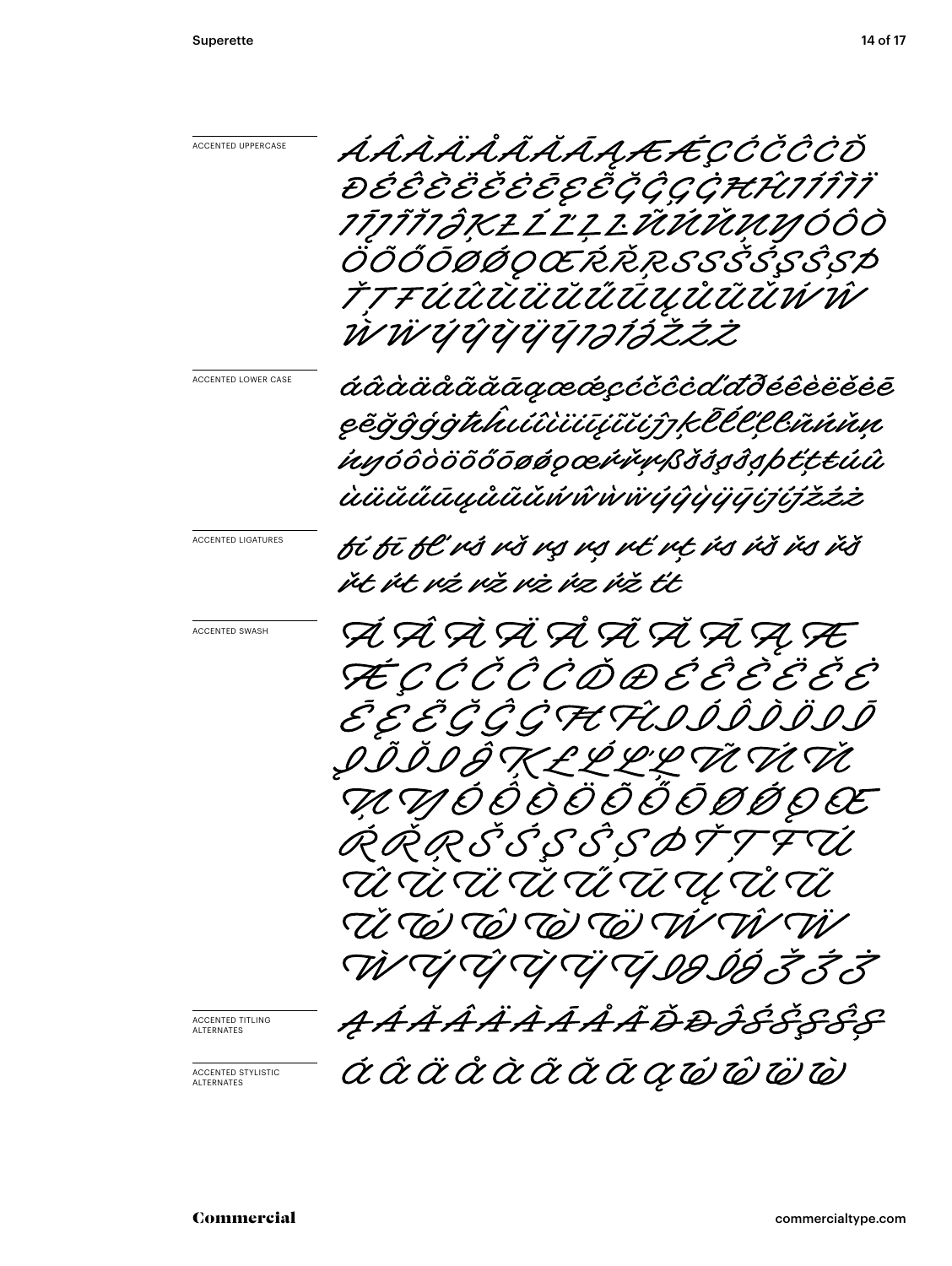| <b>OPENTYPE FEATURES</b><br><b>FAMILY WIDE</b>                               | <b>DEACTIVATED</b>                                          | <b>ACTIVATED</b>                                             |
|------------------------------------------------------------------------------|-------------------------------------------------------------|--------------------------------------------------------------|
| <b>ALL CAPS</b><br>opens up spacing, moves<br>punctuation up                 | [Works] @ £71.46                                            | [WORKS]@£71.46                                               |
| PROPORTIONAL OLDSTYLE<br>default figures                                     | Old: £1,825 €6,130<br>Vew: ¥4,732 \$9,175                   | Old: £2,825 €6,230<br>Vew: ¥4,732 \$9,175                    |
| PROPORTIONAL LINING                                                          | Old: £1,825 €6,130<br>Vew: ¥4,732 \$9,175                   | Old: £1,825 €6,130<br>Vlew: ¥4,732 \$9,175                   |
| <b>FRACTIONS</b><br>ignores numeric date format                              | 21/03/10 & 2 23/47                                          | 21/03/10 & 2 <sup>23</sup> /47                               |
| SUPERSCRIPT/SUPERIOR                                                         | $x5 \div y23 \times x28 - x76$                              | $x^5 \div y^{23} \times z^{18} - \alpha^{76}$                |
| SUBSCRIPT/INFERIOR                                                           | $x5 \div y23 \times x28 - x76$                              | xs ÷ y23 × z18 – a76                                         |
| DENOMINATOR<br>for making arbitrary fractions                                | 0123456789 01234                                            | 0123456789 0123456789                                        |
| NUMERATOR<br>for making arbitrary fractions                                  | 0123456789 01234                                            | 0123456789 0123456789                                        |
| <b>LANGUAGE FEATURE</b><br>Română (Romanian) s accent                        |                                                             | COUSTIIUȚA însuși COUSTIIUȚA însuși                          |
| <b>OPENTYPE FEATURES</b><br><b>FAMILY WIDE</b>                               | <b>DEACTIVATED</b>                                          | <b>ACTIVATED</b>                                             |
| SWASH<br>all uppercase                                                       | PERILOUS TOME<br>Vine Recent Events                         | <i>PERILOUS TOME</i><br>Vline Recent Events                  |
| TITLING ALTERNATES<br>ABDJS                                                  | Six Judges Augment<br>a Divided Biosphere                   | Six Judges Augment<br>a Divided Biosphere                    |
| STYLISTIC SET 01<br>alternate A V W                                          | Very Average Weave                                          | Very Average Weave                                           |
|                                                                              |                                                             |                                                              |
| STYLISTIC SET 02<br>alternate &                                              | Dynamic & Ravefied                                          | Dynamic & Rarefied                                           |
| STYLISTIC SET 04 + SWASH<br>alternate swash V W                              | Wireless Dacation                                           | Wireless Vacation                                            |
| STYLISTIC SET 05<br>swash terminal lowercase<br>(only occurs at end of line) | Ready Availablity<br>Grander Junctions<br>Over Four Million | Ready Availablity,<br>Grander Junctions<br>Over Four Million |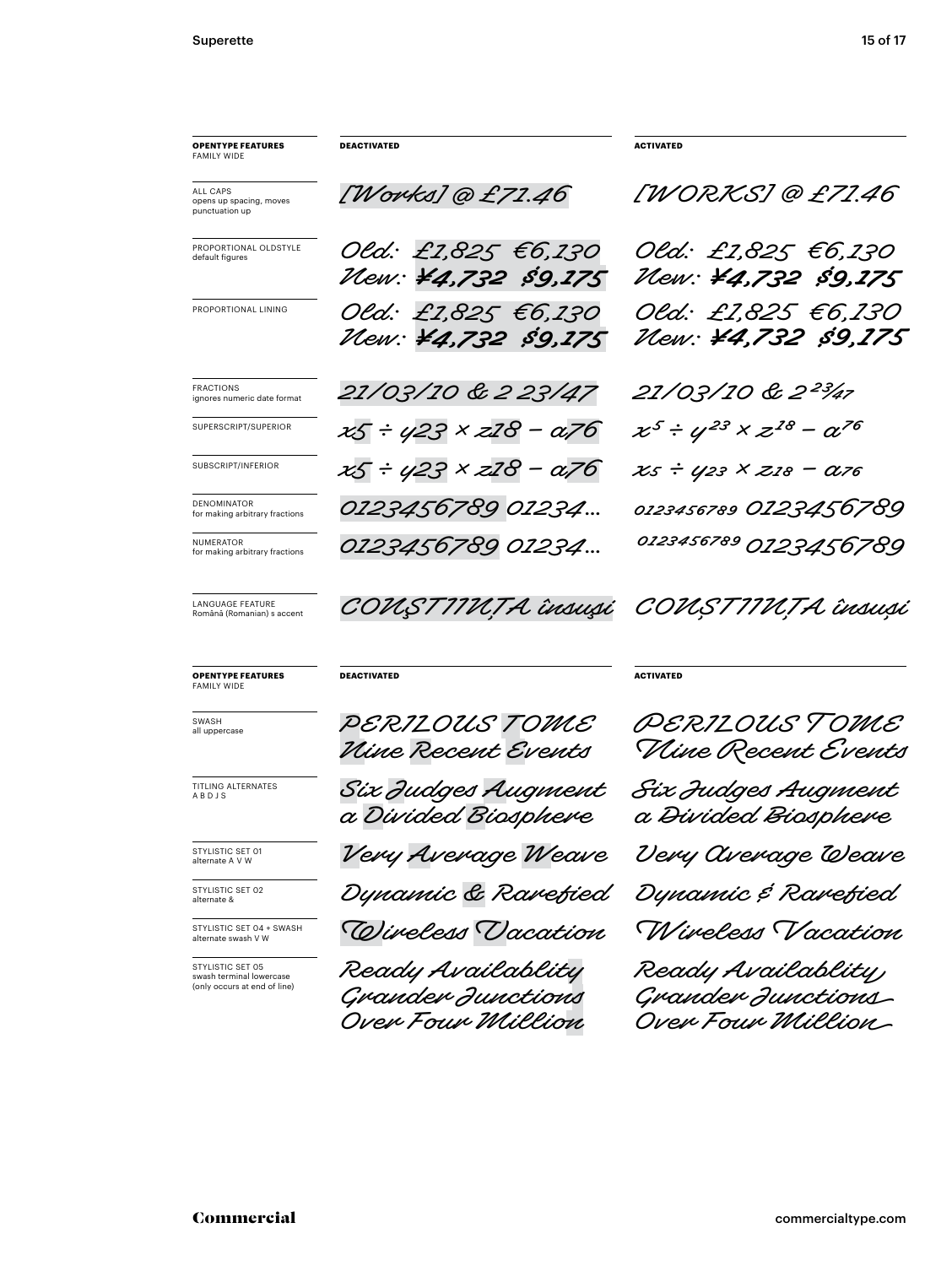**USING LAYERED FONTS**

# **What are layered fonts?**

Layered fonts use multiple styles stacked on top of one another in order to create optical effects. In the case of Superette, there are styles for the foreground and background, named "Shaded Face" and "Shaded," respectively.

### **How do I use layered fonts?**

There are two ways you can use layered fonts in desktop publishing and design programs. The examples below were composed in Adobe InDesign, but the principles are equally as applicable in programs such as Quark, Illustrator, Photoshop, etc.

## **Method 1 – Stacked Text Boxes**

- 1. Set your text in the background layer ("Superette Shaded")
- 2. Copy and paste the text box and align it directly on top of the background layer (for example, using the *Paste in Place* shortcut found in most desktop publishing software)
- 3. Set the foreground text box in "Superette Shaded Face" to complete the effect.

You can change the colors of both the foreground and background to whatever colors you wish.

To edit text, it's easiest to simply delete the foreground layer, reset your text in the "Shaded" style, and repeat the process described above.

The "Stacked Text Boxes" method works best for multiple lines of copy.

## **Method 2 – Negative Leading**

- 1. In the same text box, set two lines of identical text: the top line set in "Superette Shaded," and the bottom line in "Superette Shaded Face." This would also be a good time to make your color selections for each layer.
- 2. Set the leading of the text box to a value of 0 pt (zero points). The "Shaded Face" line should now be overlaid on top of the "Shaded" layer.

To edit text, set leading to a positive value so that you can easily position a text cursor on each line of text, then repeat the above process to reset the effect.

The "Negative Leading" method works best for a single line of copy.

Layered font

SUPERETTE SHADED FACE, 28 PT



**Text** +

| Character           |                                                                  |  |
|---------------------|------------------------------------------------------------------|--|
| $Oz$ Superette      |                                                                  |  |
| Shaded              |                                                                  |  |
| $T$ $\degree$ 46 pt | $\downarrow$ <sup>A</sup> $\stackrel{\triangle}{\sim}$ (55.2 pt) |  |
| Metrics             | $\overline{0}$                                                   |  |

| ○ Character                   |  |     |                                                                                            |  |
|-------------------------------|--|-----|--------------------------------------------------------------------------------------------|--|
| O_ Superette                  |  |     |                                                                                            |  |
| Shaded Face                   |  |     |                                                                                            |  |
| $T$ $\degree$ $\degree$ 46 pt |  |     | $\downarrow$ $\stackrel{\triangle}{\triangle}$ $\stackrel{\triangle}{\triangle}$ (55.2 pt) |  |
| Metrics                       |  | ∩ o |                                                                                            |  |



**Text** 

| Character                        |                   |                                 |                                            |
|----------------------------------|-------------------|---------------------------------|--------------------------------------------|
| C_ Superette                     |                   |                                 |                                            |
| Shaded                           |                   |                                 |                                            |
| $T\stackrel{\frown}{\sim}$ 46 pt | $\backsim$ $\mid$ |                                 | $\pm \frac{A}{A}$ $\binom{A}{C}$ (55.2 pt) |
| VA C Metrics                     |                   | $\vee$ M <sub>2</sub> $\circ$ o |                                            |
| Character                        |                   |                                 |                                            |
|                                  |                   |                                 |                                            |
| C_ Superette                     |                   |                                 |                                            |
| Shaded Face                      |                   |                                 |                                            |
| $T$ $\circ$ 46 pt                |                   |                                 | $\pm \frac{A}{A}$ $\binom{C}{C}$ (55.2 pt) |



| Character                                                            |  |
|----------------------------------------------------------------------|--|
| $Oz$ Superette                                                       |  |
|                                                                      |  |
| $T$ $\circ$ 46 pt<br>$\sharp^{\mathbb{A}}_{\mathbb{A}}$ $\circ$ 0 pt |  |
| Metrics<br>$\overline{0}$                                            |  |